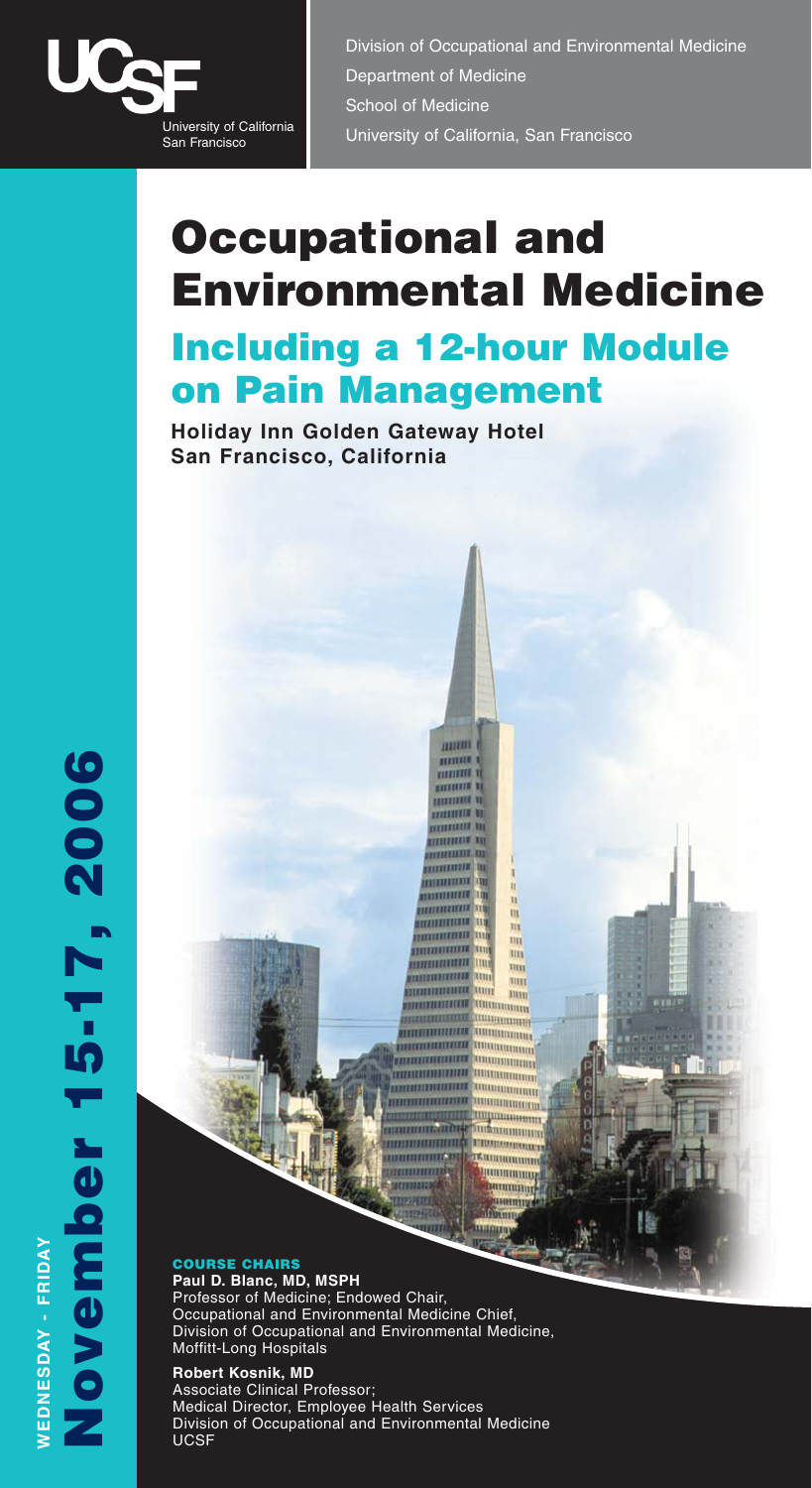### **Occupational and Environmental Medicine Including a 12-hour Module**

**on Pain Management**

**This course will review important and timely topics in occupational and environmental health that are of interest to the practicing clinician, occupational health consultant, public health practitioner, or researcher. The topics will address significant recent advances and updates in the fields of occupational and environmental safety and health. In addition, this course will provide a unique, intensive module covering topics related to pain diagnosis and management in the occupational context.**

**In addition to occupational medicine specialists, this course is also designed to meet the needs of primary care physicians including family physicians, general practitioners, internists, nurse practitioners, industrial hygienists, and other health professionals in the field of occupational and environmental health and safety.**

**This course is presented by the Department of Medicine and Division of Occupational and Environmental Medicine at the University of California, San Francisco.**

**An attendee completing this course should be able to:**

- **Update OEM health professionals on clinical issues relevant to the discipline;**
- **Provide a concentrated focus on the evaluation and management of pain in the context of occupational health;**
- **Delineate key risk factors associated with adverse health in relation to work and the environment;**
- **Delineate pain as an occupationally relevant health issue.**

Contact the States

**November 15-17, 2006 Holiday Inn Golden Gateway Hotel San Francisco, CA**

#### **ACCREDITATION**

The University of California, San Francisco School of Medicine (UCSF) is accredited by the Accreditation Council for Continuing Medical Education to provide continuing medical education for physicians.

UCSF designates this educational activity for a maximum of 18.75 AMA PRA Category 1 Credit(s)<sup>™</sup>. Physicians should only claim credit commensurate with the extent of their participation in the activity.

This CME activity meets the requirements under California Assembly Bill 1195, continuing education and cultural and linguistic competency.

**Family Physicians:** Application for CME credit has been filed with the American Academy of Family Physicians. **Determination of credit is pending.**

**Geriatric Medicine:** The approved credits shown above include 3.00 credits toward meeting the requirement under California Assembly Bill 1820, Geriatric Medicine

For the purpose of recertification, the American Nurses Credentialing Center accepts AMA PRA Category 1 Credit(s)™ issued by organizations accredited by the ACCME.

**Pain Management and End-of-Life Care: The approved credits shown above include 12.25 credits toward meeting the requirement under California Assembly Bill 487, Pain Management and End-of-Life Care.**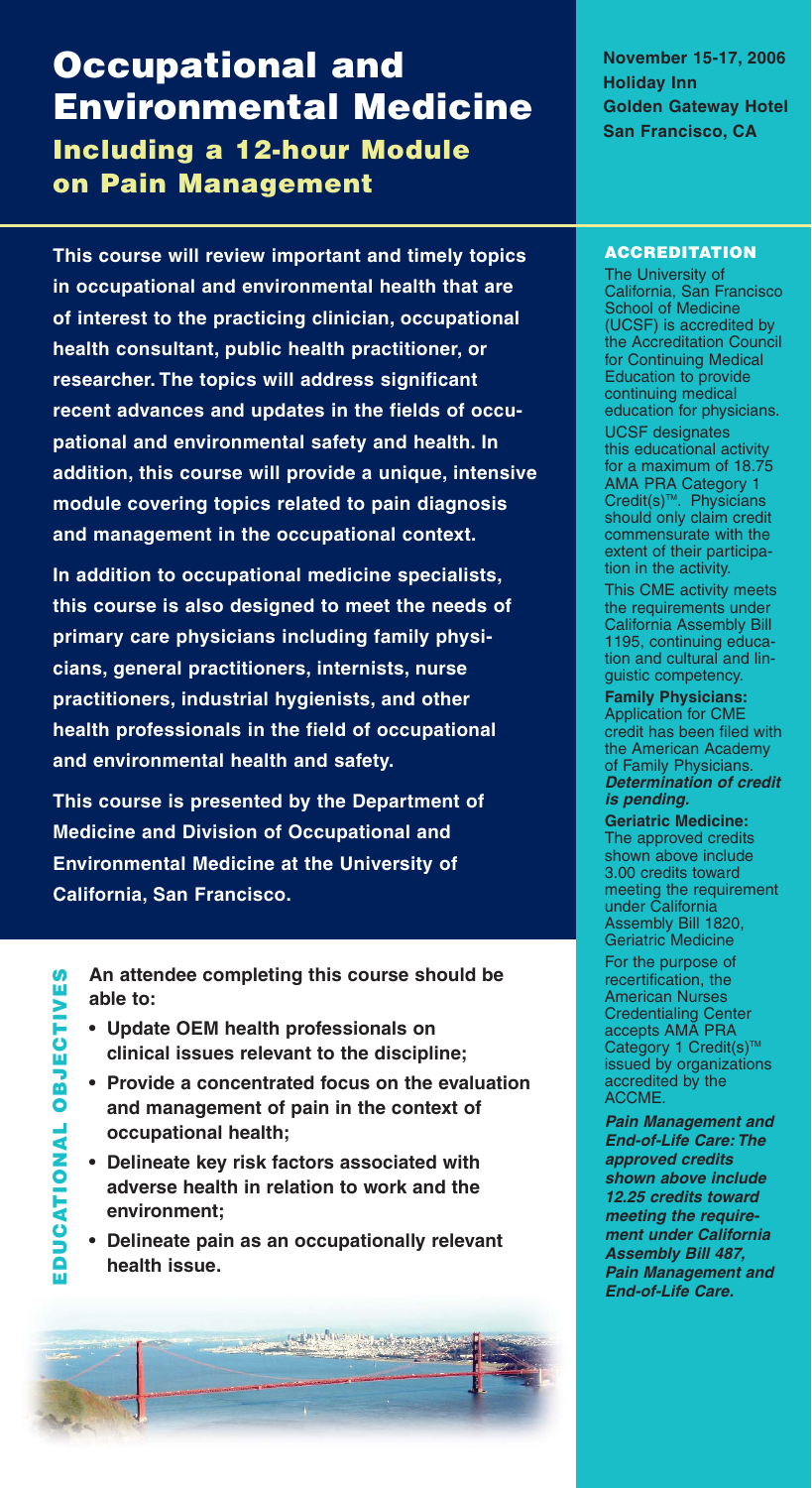### **Occupational and Environmental Medicine Including a 12-hour module on Pain Management**

**November 15-17, 2006 • Holiday Inn Golden Gateway Hotel • San Francisco, CA**

#### **OCCUPATIONAL MEDICINE UPDATE WEDNESDAY, NOVEMBER 15, 2006**

| $7:30 - 8:15$ am  | <b>Registration and Continental Breakfast</b>                           |                          |
|-------------------|-------------------------------------------------------------------------|--------------------------|
| $8:15 - 8:30$     | <b>Introduction and Orientation</b>                                     | Robert Kosnik, MD        |
| $8:30 - 9:15$     | <b>Renal Disease</b>                                                    | Rudolph A. Rodriguez, MD |
| $9:15 - 10:00$    | <b>Heavy Metals</b>                                                     | Craig Steinmaus, MD, MPH |
| $10:00 - 10:15$   | Coffee Break                                                            |                          |
| $10:15 - 11:00$   | Mold as a Health Risk                                                   | Gina Solomon, MD, MPH    |
| $11:00 - 11:45$   | <b>Liver Toxins: Old and New</b>                                        | Robert Harrison, MD      |
| $11:45 - 1:15$ pm | Lunch (on your own)                                                     |                          |
| $1:15 - 2:00$     | <b>Recent Occupational Disease</b><br><b>Outbreaks</b>                  | Kathleen Kreiss, MD      |
| $2:00 - 2:45$     | <b>Environmental Tobacco Smoke -</b><br><b>Evolving Data</b>            | Mark Eisner, MD, MPH     |
| $2:45 - 3:00$     | Coffee Break                                                            |                          |
| $3:00 - 3:45$     | <b>Occupational Cancer - Established</b><br><b>Causes and New Links</b> | Patricia Buffler, PhD    |
| $3:45 - 4:30$     | <b>Pesticides: Beyond Acetylcholine Inhibition</b>                      | Rupali Das, MD, MPH      |

#### **EVALUATION AND TREATMENT OF PAIN IN OCCUPATIONAL MEDICINE DAY ONE • THURSDAY, NOVEMBER 16, 2006**

| $7:30 - 8:00$ am   | <b>Registration and Continental Breakfast</b>                                                          |                                       |
|--------------------|--------------------------------------------------------------------------------------------------------|---------------------------------------|
| $8:00 - 8:15$      | <b>Introduction and Orientation</b>                                                                    | Paul Blanc, MD, MSPH                  |
| $8:15 - 9:15$      | <b>Preventing Occupational Pain:</b><br>Workplace Injury Control Strategies                            | Robert Kosnik, MD                     |
| $9:15 - 10:15$     | <b>NSAIDs</b>                                                                                          | Kerstin Morehead, MD                  |
| $10:15 - 10:30$    | Coffee Break                                                                                           |                                       |
| $10:30 - 12:00$ pm | <b>Pain Control Pharmacology Beyond</b><br><b>NSAIDs: Drug Effects and Interactions</b>                | Lori Reisner, PharmD                  |
| $12:00 - 1:00$     | Lunch (on your own)                                                                                    |                                       |
| $1:00 - 2:00$      | Assessing Pain by Questionnaire and<br><b>Other Tools</b>                                              | Julia Faucett, RN, PhD, FAAN          |
| $2:00 - 3:00$      | Pain, Addiction, and the Impaired<br><b>Employee</b>                                                   | Andrew Parker, PhD                    |
| $3:00 - 3:15$      | Coffee Break                                                                                           |                                       |
| $3:15 - 4:15$      | Musculoskeletal Injury and Pain in<br>Hospital Workers: A Key High Risk Group                          | Marion Gillen, RN, PhD                |
| $4:15 - 6:00$      | <b>Case Presentations and Panel Discussion:</b><br><b>Multidisciplinary Approaches to Pain Control</b> | Panel Leader:<br>Sarah Jewell, MD MPH |

#### **EVALUATION AND TREATMENT OF PAIN IN OCCUPATIONAL MEDICINE DAY TWO • FRIDAY, NOVEMBER 17, 2006**

| $8:00 - 8:15$ am   | <b>Registration and Continental Breakfast</b>                                                  |                              |
|--------------------|------------------------------------------------------------------------------------------------|------------------------------|
| $8:15 - 9:30$      | Assessing and Treating Pain from Toxic<br><b>Peripheral Neuropathies</b>                       | Jonathan S. Rutchik, MD, MPH |
| $9:30 - 10:45$     | <b>Unusual Work-related Pain Syndromes</b><br>of the Neck and Upper Extremity                  | Linda Morse, MD              |
| $10:45 - 11:00$    | Coffee Break                                                                                   |                              |
| $11:00 - 12:15$ pm | <b>Complementary Alternative Medicine</b><br><b>Modalities in Musculoskeletal Pain Control</b> | Bradly P. Jacobs, MD         |
| 12:15              | Adjourn                                                                                        |                              |
|                    | Geriatric Credit (see ACCREDITATION)                                                           |                              |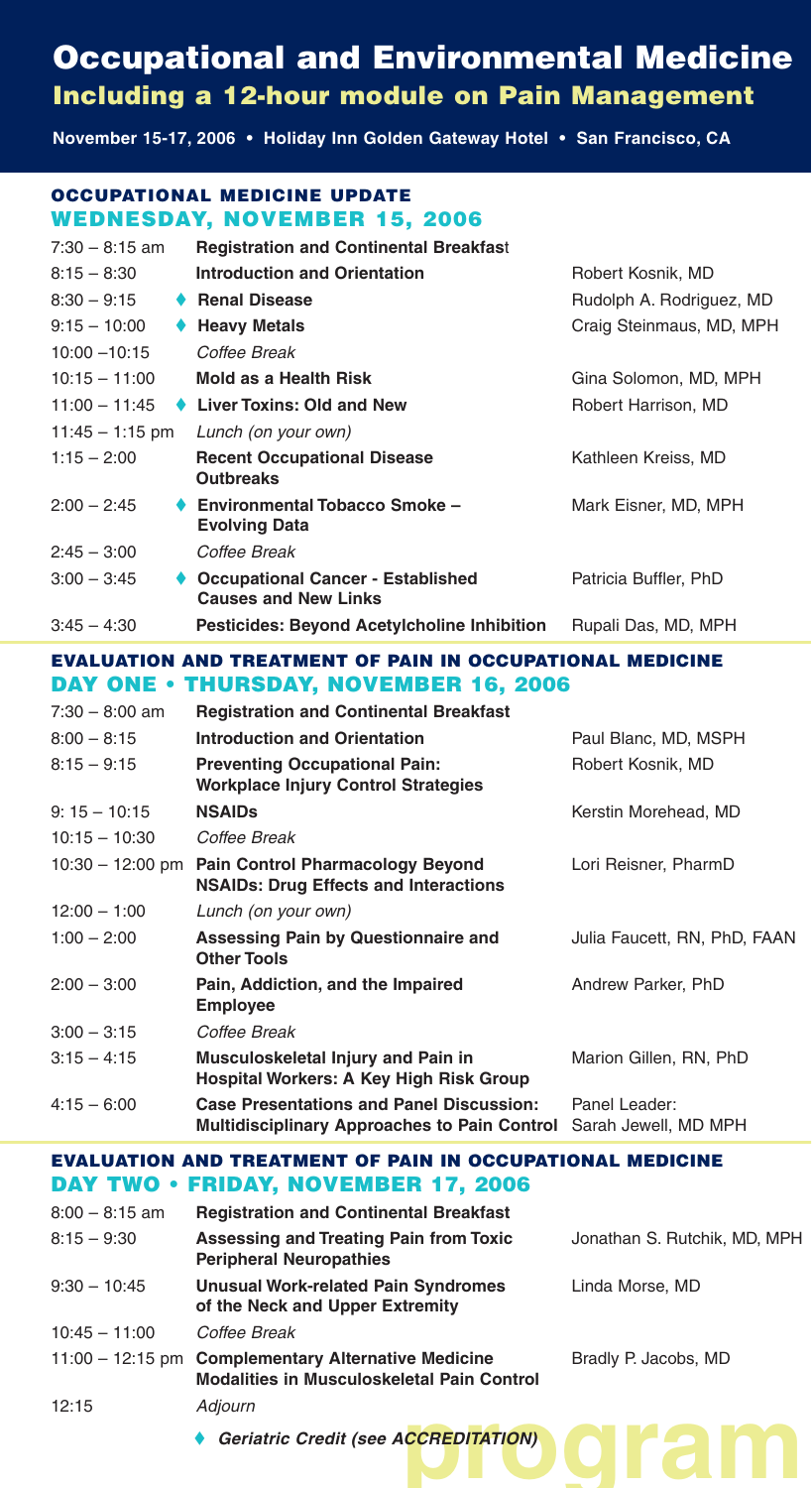#### **GENERAL INFORMATION**

Pre-registration is preferred to ensure that registrants receive a syllabus and CME Certificate at the course.

**HOW TO ENROLL Tuition:**

**\$500** Physicians

**\$400** Allied Health Professionals You must call or fax if you would like to register for only the Pain Management or Occupational

Medicine Sections only. **Occupational Medicine Section Only** 

**(November 15)**

**\$150** Physicians & Allied Health **Professionals** 

#### **Pain Management Section Only (November 16 & 17)**

**\$375** Physicians

**\$325** Allied Health Professionals Physicians in training must include a letter of verification from training program with

registration to qualify for reduced tuition fee. Payment may be made by Visa, MasterCard,

American Express or check.

Registration fee includes course syllabus and daily continental breakfast; additional meals and accommodations are not included.

#### **REGISTER VIA:**

#### Online: **www.cme.ucsf.edu**

- Mail: Complete course registration form and send with payment to: UCSF Office of CME P.O. Box 45368 San Francisco, CA 94145-0368
- Fax: Fax completed registration form to: (415) 502-1795 (be sure to include your credit card number)

To register by phone or to inquire about registration status, please call UCSF's CME Registration Office at (415) 476-5808.

**On-Site Registration** (if space allows)

### Time: 7:00 - 8:00 am

| Date:  | Wednesday, November 15, 2006      |
|--------|-----------------------------------|
| Place: | <b>Holiday Inn Golden Gateway</b> |
|        | 1500 Van Ness Avenue              |
|        | San Francisco, CA 94109           |
|        |                                   |

#### **CONFERENCE LOCATION**

Enjoy San Francisco's renowned attractions such as the historic cable cars, shopping in Union Square, or visit San Francisco's culinary hub at the Ferry Building.

The **Holiday Inn San Francisco Golden Gateway Hotel** is located in the center of downtown San Francisco, just steps away from the historic California Cable Car turnaround. The 26-story, 499 room Holiday Inn San Francisco Golden Gateway Hotel offers fantastic city views. Their tastefully appointed, newly-renovated guest rooms begin on the 6th floor of the hotel and all offer free wireless internet access.

Located in the lower Nob Hill / Pacific Heights neighborhood, the hotel is near all major attractions: the Golden Gate Bridge, Fisherman's Wharf / Pier 39, Union Square, Chinatown, the Moscone Convention Center and City Hall/Civic Center. Abundant shopping, dining and entertainment choices, are all within walking distance.

A block of guestrooms has been reserved at the special UCSF discounted conference rate of \$145. The reservations cut off date is October 15, 2006, or until the group room block is filled, whichever comes first. After this date, rooms will be provided on a space-available basis only. If you prefer to phone in your reservation, please identify yourself as a member of this conference to receive the special rate.

To make hotel reservations, call 415-441-4000 (CA). Please identify yourself as a member of this UCSF conference to receive the special rate.

\*\*Hotel Policies: Reservations must be cancelled at least 24 hours in advance or a one-night's stay (and applicable taxes) will be charged. A credit card number is required to confirm your reservation. Check-in is 3:00 pm; Check-out is 12:00 noon. Reservation requests made after October 15, 2006 will be honored at the conference room-rates on a space-available basis. Room rates are subject to all state and local taxes (currently 14%, subject to change without notice).

#### **By staying at the host hotel, you help the University of California meet its contractual obligations and keep future registration fees reasonable. Please take this into consideration when making your accommodation decisions. RENTAL CAR - Conference**

## **Hertz** is offering special rates for participants of

this conference; simply call **800-654-2240** and refer to identification number 03BW0069, or call your travel agent. You may also make reservations at www.Hertz.com. Advance reservations are recommended.

#### **AIR TRANSPORTATION**

Special arrangements have been made with Montgomery Travel. Simply call 800-391-2287 or complete the form on the UCSF web page at www.montgomerytravel.com. In addition to offering lower rates than published airfares, ticketed passengers may take advantage of the 24 hour emergency service. There is a \$35 service fee.

UCSF OCME has negotiated special fares with American and United Airlines for our course attendees. You may use the following tour codes to book on your own:

American 800-433-1790 code: 15273 United 800-521-4041 code: 510CF

#### **REFUND POLICY**

Cancellations received in writing before the first day of the course will be refunded, less a \$75 administrative fee. No refunds will be made on cancellations received after that date.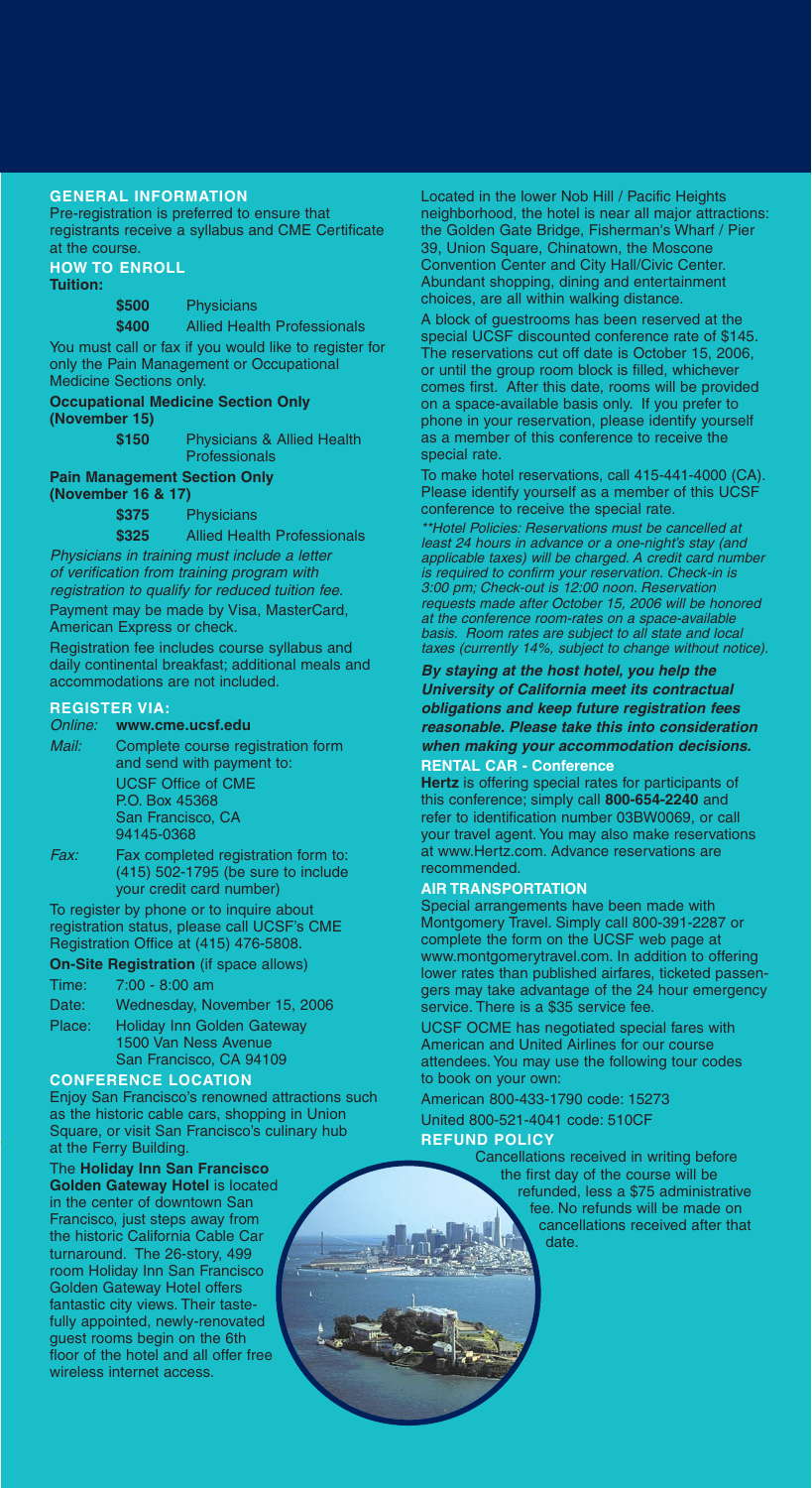| <b>Occupational and</b>           |  |
|-----------------------------------|--|
| <b>Environmental Medicine</b>     |  |
| <b>Including a 12-hour Module</b> |  |
| on Pain Management                |  |

#### **November 15-17, 2006 • Holiday Inn Golden Gateway, San Francisco**

| Mail to: UCSF Office of Continuing |
|------------------------------------|
| <b>Medical Education</b>           |
| P.O. Box 45368                     |
| San Francisco, CA 94145-0368       |
|                                    |

Fax: (415) 502-1795 Registration Information: (415) 476-5808 Course Information: (415) 476-4251

**MDM07N12**

 $\Box$  Dr.  $\Box$  Mr.  $\Box$  Mrs.  $\Box$  Ms.

| Last Name                                                                                                                                                      | First                      | M.I.                   |
|----------------------------------------------------------------------------------------------------------------------------------------------------------------|----------------------------|------------------------|
| Degree                                                                                                                                                         | Specialty                  |                        |
| Address                                                                                                                                                        |                            |                        |
| City                                                                                                                                                           | <b>State</b>               | Zip                    |
| Daytime Phone                                                                                                                                                  | Fax                        |                        |
| Email                                                                                                                                                          |                            |                        |
| Would you like to be on our priority email list?                                                                                                               | $\Box$ No<br>$\Box$ Yes    |                        |
| Would you like to be on our priority fax list?                                                                                                                 | $\Box$ Yes<br>$\Box$ No    |                        |
| Date of birth to be used as OCME registrant number: ___ __ /__ _                                                                                               | $X \times$<br>Month<br>Dav |                        |
| Please indicate if you have any special needs:                                                                                                                 |                            |                        |
| <b>Registration Fees:</b>                                                                                                                                      |                            |                        |
| $\square$ \$500 Physicians                                                                                                                                     |                            |                        |
| 5400 Allied Health Professionals<br>You must call or fax if you would like to register for only the Pain Management<br>or Occupational Medicine Sections only. |                            |                        |
| <b>Occupational Medicine Section Only (November 15)</b>                                                                                                        |                            |                        |
| $\Box$ \$150 Physicians & Allied Health Professionals                                                                                                          |                            |                        |
| Pain Management Section Only (November 16 & 17)                                                                                                                |                            |                        |
| $\Box$ \$375 Physicians                                                                                                                                        |                            |                        |
| $\Box$ \$325 Allied Health Professionals                                                                                                                       |                            |                        |
| Make checks payable to UC Regents.                                                                                                                             |                            |                        |
| Please charge my credit card: $\Box$ Visa $\Box$ MasterCard $\Box$ American Express for \$                                                                     |                            |                        |
| <b>Credit Card Number</b>                                                                                                                                      |                            | <b>Expiration Date</b> |
|                                                                                                                                                                |                            |                        |

| Name on Card (Please Print) | <b>Authorized Signature</b> |
|-----------------------------|-----------------------------|

**Refund Policy:** Cancellations received in writing before the first day of the course will be refunded, less a \$75 administrative fee. No refunds will be made on cancellations received after that date.